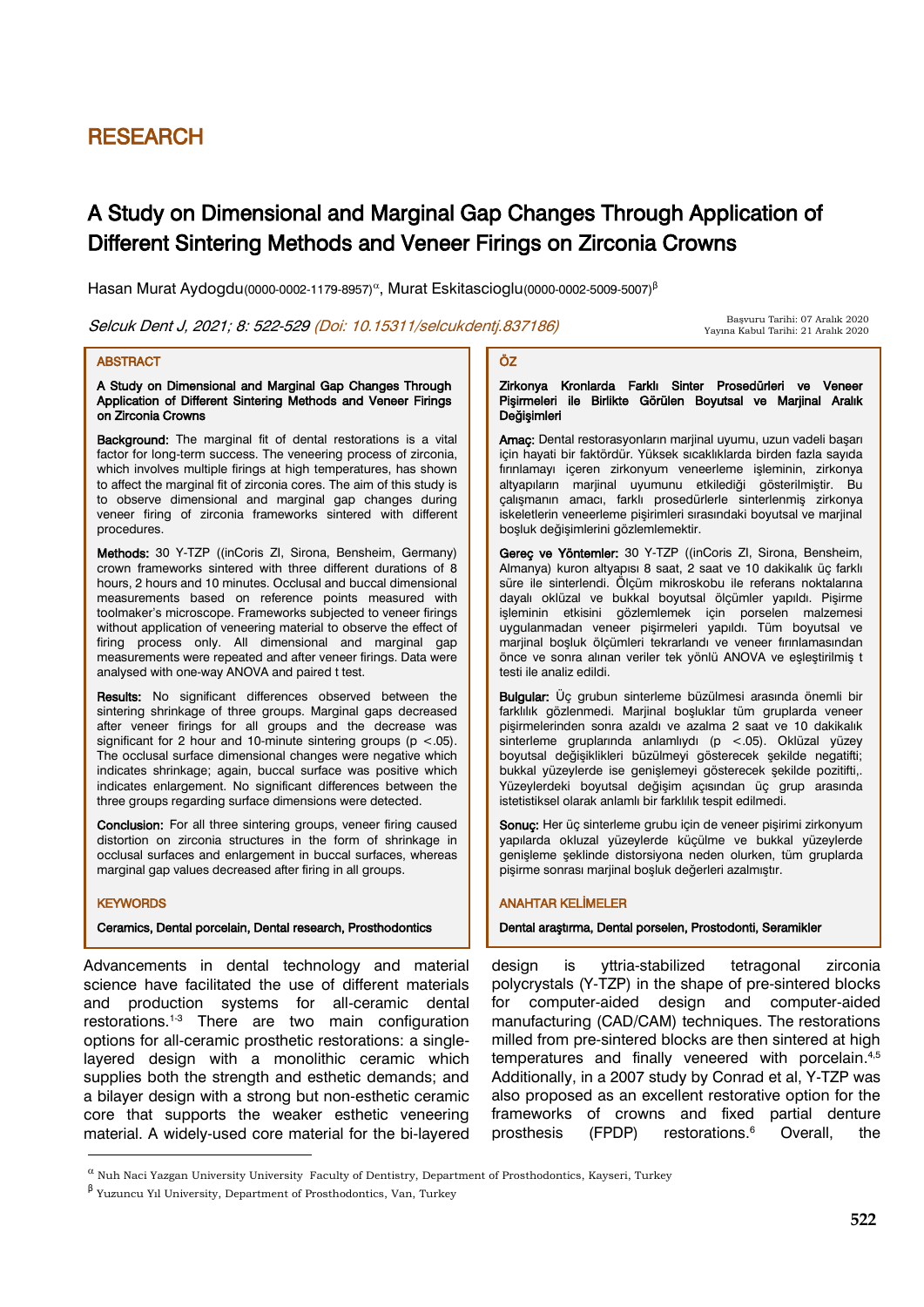biocompatibility and advantageous mechanical properties of Y-TZP have highlighted it as an alternative for conventional metal frameworks used in dental prostheses.<sup>7,8</sup>

The sintering of Y-TZP is a time-consuming process, and faster techniques may therefore improve the efficiency of laboratory workflow. As such, previous studies have investigated faster sintering options for soft-milled Y-TZP restorations. They showed that different sintering conditions had an effect on the grain size, phase distribution, and flexural strength of Y-TZP.<sup>9-13</sup> To the best of our knowledge, the effect of sintering conditions on the dimensional stability of Y-TZP was not yet investigated. However, the dimensional changes and distortions relate closely with the fit of the restorations and the durability of veneering materials. In this regard Beuer et al. showed in a 2009 and 2012 study that the main failing factor of such restoration system was the occurrence of chipping of the veneering porcelain. $2,14$ 

The marginal fit of dental restorations is a vital factor for long-term success and a lack of fit would be detrimental for tooth and periodontal tissues 3, 15-18. The veneering process of zirconia, which involves multiple firings at high temperatures, has shown to affect the marginal fit of zirconia cores.<sup>19-23</sup> In that respect the aim of this study was to investigate the effect of multiple firings during the veneering process on the marginal fit of YTZP frameworks sintered with different procedures. The null hypotheses of the current study are; there is no difference between the changes in dimensions and marginal gaps of zirconia frameworks (produced with three different sintering methods and subjected to multiple firings).

# MATERIALS AND METHODS

# Manufacturing of the master model

A mandibular first molar acrylic tooth model (Kawo EWL, Kavo Dental Gmbh Biberach, Germany) was prepared for a full-coverage crown. The preparation had a 1.0 mm wide chamfer finishing line,  $6 \times 6$ degrees (12 degree tapered) axial walls, and a 1,5 mm occlusal reduction. The prepared tooth was placed in a custom-made metal mold and filled with wax to form an abutment base with 36 reference points.

A putty-wash condensation silicone impression (Optosil-Xantopren, Heraus Gmbh, Hanau, Germany) of the abutment was made to create a mold. An autopolymerizing acrylic resin (GC Pattern Resin LS, GC Europe N.V., Leuven, Belgium. Batch No. 1305234) was poured into the impression to form a castable pattern. After the polymerization, a Cr-Ni alloy (Torr 120, Torr Dental, Istanbul, Turkey) master die was casted using the acrylic pattern.

# Manufacturing of the frameworks

The master die was then digitized with a digital dental scanner (CEREC InEos Blue, Sirona, Bensheim, Germany), and the zirconia framework designed with a CAD software (CEREC InLab SW 4.2, Sirona, Bensheim, Germany) with a thickness of 0.5 mm as recommended by the software manufacturer.

30 identical frameworks (10 per group) were milled (InLab MCXL, Sirona, Bensheim, Germany) from first generation conventional pre-sintered Y-TZP blocks (inCoris ZI, 40/19 F1, Sirona, Bensheim, Germany. Batch No. 2010420207, composition: ZrO2–HfO2– Y2O3). Then, a low speed handpiece and a 0.5 mm diameter tungsten bur were used to create the marking points; there were four occlusal and four buccal on each framework. These points acted as reference points for dimensional measurements. (Figure 1) Since the measurements were focused on the changes within every sample, points were marked at the approximate locations of the tubercle tips on all frameworks.



#### **Figure 1**

Schematic drawing of measured occlusal distances 1-5. A, B, C and D are the reference points (Created in Adobe Photoshop)

The milled Y-TZP frameworks were dried at 150°C for 10 min according to the manufacturer's recommendations.

Following drying; initial dimensional measurements were made on the occlusal and buccal surfaces of the frameworks as to be explained in the measurements section.

Frameworks were randomly assigned to three groups (10 samples per group) termed A, B, and C, and they were exposed to various sintering time and temperature settings. The settings used were fixed programs of the used sintering furnace (inFire HTC Speed, Sirona, Bensheim Germany). For group A, Program 5 (classic) was used, which included sintering at 1510°C, a holding time of 120 min, and a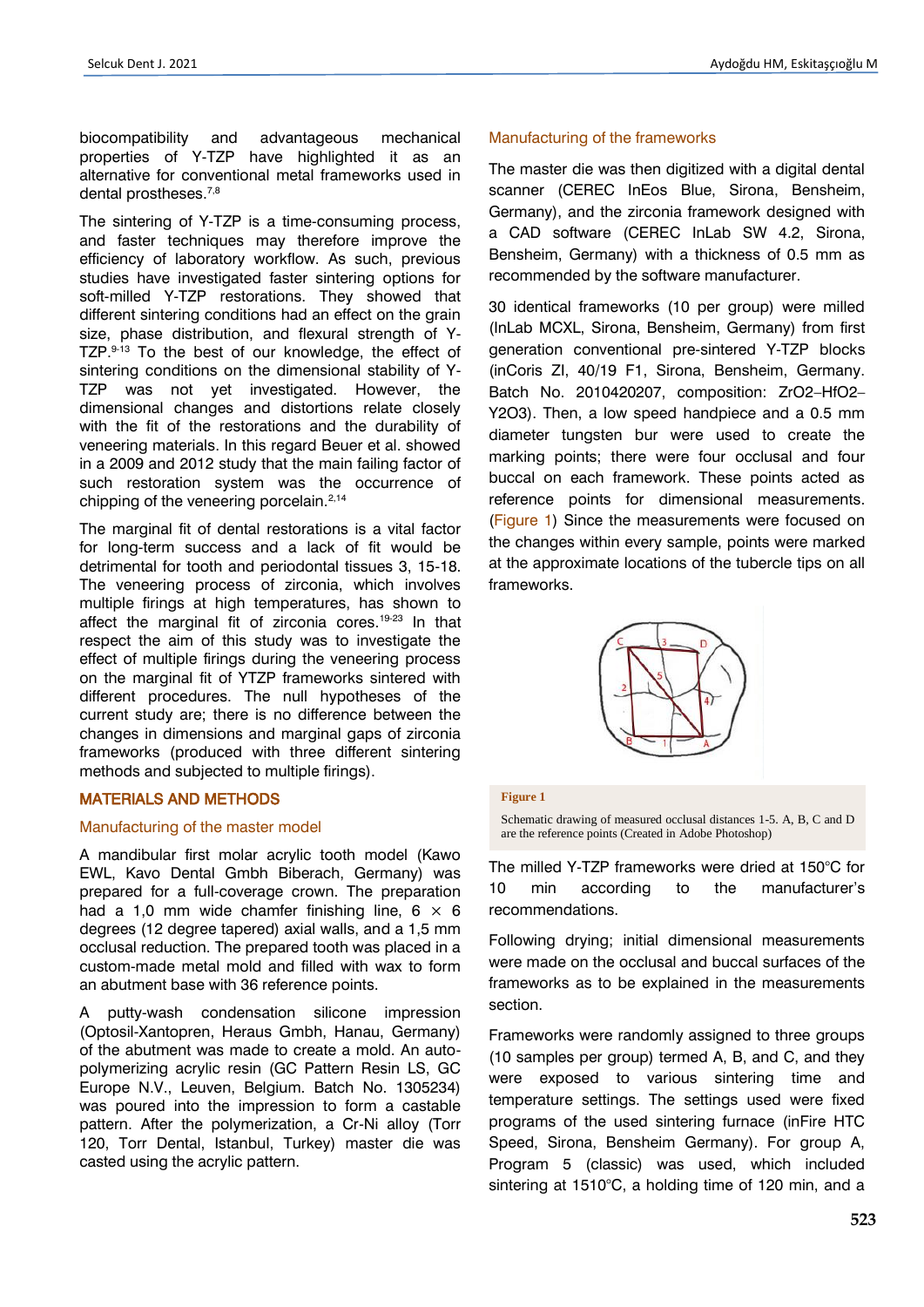total sintering time of approximately 8 h. For group B, Program 2 (speed) was used, which included sintering at 1540°C, a holding time of 25 min, and a total sintering time of approximately 2 h. Finally, for group C, Program 1 (superspeed) was used, which required pre-heating to 1580°C before starting the holding time of 10 min. After the 10 min holding time, samples were immediately removed, resulting in a total sintering time of 10 min.

After cooling, thickness of all frameworks was measured directly by a precision digital caliper (Digimatic Caliper IP67, Mitutoyo, Tokyo, Japan) and verified to be as required.

### **Measurements**

The four reference points on a measured surface formed a quadrangle, and a Toolmaker's microscope (TM-505, Mitutoyo, Tokyo, Japan) with a magnification of  $60 \times$  was used to measure the five distances between them, as shown in Figure 1. The accuracy of the micrometer heads used was 3 μm according to the manufacturer's data. The observer places the cross-line on the reference point, resets the micrometer, and then moves to the next reference point. The final reading on the micrometer screen was the determined distance between two reference points. Every measurement was repeated 3 times, and the average value was taken. The projection areas of the quadrangles on tooth surfaces were calculated using the distance values. ( Method used for calculating the area of the quadrangle: A diagonal line (Line 5 in Figure 1) cuts the quadrangle into two triangles. Area of each triangle (F) is calculated separately with the formula; (given that a,b and c are the legs of the triangle)  $p = (a + b + c)/2$ ;  $F =$  $\sqrt{(2\&p^*(p-a)^*(p-b)^*(p-c)}$ )

Marginal assessment was done by measuring the marginal gap on the metal master die according to the criteria defined by Holmes et al.<sup>16</sup> A custom-made device was used to position the rotating die perpendicular to the optical axis of the microscope with a pressing part to fix the framework on the die. Marginal gap measurements were performed with the Toolmaker's microscope as described above (Figure 2). Thirty-six equidistant reference points, which were marked on the master die, were used to measure the vertical marginal gap of each framework in accordance with the criteria established by Groten et al.<sup>24</sup> (Figure 2)

Marginal assessment was done by measuring the marginal gap on the metal master die according to the criteria defined by Holmes et al.<sup>16</sup>. A custommade device was used to position the rotating die perpendicular to the optical axis of the microscope with a pressing part to fix the framework on the die. Marginal gap measurements were performed with the Toolmaker's microscope as described above (Figure 2). Thirty-six equidistant reference points, which were marked on the master die, were used to measure the vertical marginal gap of each framework in accordance with the criteria established by Groten et al.<sup>24</sup> (Figure 2)



#### **Figure 2**

Microscope view of marginal gap (Texts were added in Adobe Photoshop)

To simulate the application of IPS e.max Ceram veneering porcelain (Ivoclar Vivadent, Schaan, Liechtenstein), all samples were processed through five firing stages: liner, wash, 1st dentin/incisal, 2nd dentin/incisal, and glaze. Veneer firings were performed without applying porcelain in order to examine the isolated effect of heat treatments on zirconia frameworks only. The temperature and time of all firing steps were followed according to the manufacturer's instructions. (Table 1)

# Table 1.

Veneer firing steps and parameters (1-liner; 2 wash; 3-1st dentin/incisal; 4-2nd dentin/incisal; 5 glaze)

| Phase          | Stand-<br>by<br>temp.<br>(°C) | Closing<br>time<br>(m:s) | Temp.<br>increase<br>(C/m) | <b>Holding</b><br>temp.<br>(C) | <b>Holding</b><br>time<br>(m:s) | <b>Vacuum</b><br>on $(C)$ | <b>Vacuum</b><br>off (°C) | Long-<br>term<br>cooling<br>(°C) |  |  |
|----------------|-------------------------------|--------------------------|----------------------------|--------------------------------|---------------------------------|---------------------------|---------------------------|----------------------------------|--|--|
| 1              | 403                           | 4:00                     | 40                         | 960                            | 1:00                            | 450                       | 959                       | ٠                                |  |  |
| $\overline{2}$ | 403                           | 4:00                     | 40                         | 750                            | 1:00                            | 450                       | 749                       | ۰                                |  |  |
| 3              | 403                           | 4:00                     | 40                         | 750                            | 1:00                            | 450                       | 749                       | ۰                                |  |  |
| $\overline{4}$ | 403                           | 4:00                     | 40                         | 750                            | 1:00                            | 450                       | 749                       | ٠                                |  |  |
| 5              | 403                           | 6:00                     | 60                         | 725                            | 1:00                            | 450                       | 724                       | 450                              |  |  |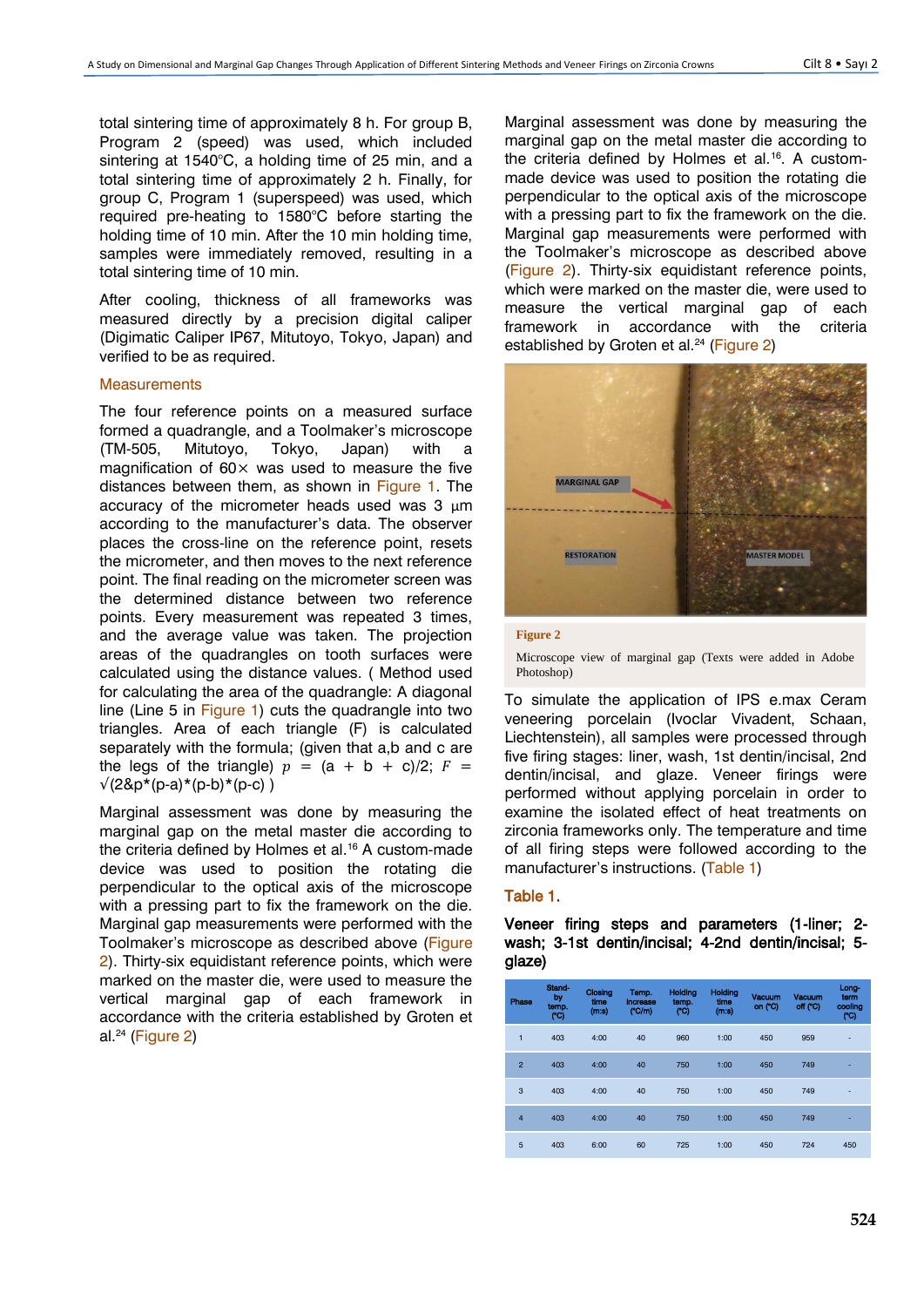Dimensional measurements of buccal-occlusal surfaces and marginal gap measurements were repeated and double checked for all samples after veneer firings.

## Statistical analysis

Statistical analysis of data was performed with SAS Version 9.3 software (SAS Institute, Cary, NC, USA). For the analysis three types of measurements were made: before sintering (BS); before veneer firings (BVF) and after veneer firings (AVF). Descriptive statistics were mean, standard deviation, and %95 confidence interval for mean. Kolmogorov Simirnov test was used normality test. One-way analysis of variances was used for comparing groups means with Levene's and Tukey tests. To compare BVF and AVF was used paired t test. Statistical significance level was 0.05. Post power analysis of mean marginal gap data indicate that the difference in the response of matched pairs is normally distributed with standard deviation 4,4. If the true difference in the mean response of matched pairs is 3,83, we will be able to reject the null hypothesis that this response difference is zero with probability (power) ,683. The Type I error probability associated with this test of this null hypothesis is 0,05.

# **RESULTS**

The sintering shrinkage of all groups were similar, accordingly the change between the BS and AVF measurements (sintering shrinkage) presented no significant difference between the three sintering groups. (Table 2)

# Table 2.

Sintering shrinkage (BS-BVF) mean values with standard deviations for three sintering groups. A: 8 regular sintering; B: 2 hours speed sintering; C: 10 minutes superspeed sintering

|                     |                      |    |                                 | 95% Confidence Interval for<br><b>Mean</b> |                    | One Way ANOVA |         |
|---------------------|----------------------|----|---------------------------------|--------------------------------------------|--------------------|---------------|---------|
|                     | Groups               | n  | % Mean±Std.<br><b>Deviation</b> | <b>Lower Bound</b>                         | <b>Upper Bound</b> | F             | p value |
|                     | $\overline{A}$       | 10 | $36.16 + 0.3$                   | 35.97                                      | 36.35              |               |         |
| Occlusal<br>Surface | B<br>10              |    | $36.22 \pm 0.5$                 | 35.89                                      | 36.56              | 0.036         | 0.964   |
|                     | C                    | 10 | $36.23 + 1.0$                   | 35.48                                      | 36.98              |               |         |
|                     | $\overline{A}$<br>10 |    | $36.06 + 0.8$                   | 35.5                                       | 36.63              |               |         |
| Buccal<br>Surface   | B                    | 10 | $36.08 + 0.5$                   | 35.73                                      | 36.42              | 0.001         | 0.999   |
|                     | C                    | 10 | $36.07 + 0.7$                   | 35.6                                       | 36.56              |               |         |

There was no significant difference between sintering groups A, B, and C regarding the BVF and AVF mean marginal gap values  $(p>0.05)$ . Conversely, the mean marginal gap values were decreased after veneer firings and AVF values were significantly lower than the BVF values within group B and C and total ( $p < .05$ ). (Table 3)

# Table 3.

Mean marginal gap values with standard deviations for three groups (BVF: Before Veneer firings; AVF: After Veneer Firings); A: 8 regular sintering; B: 2 hours speed sintering; C: 10 minutes superspeed sintering

|                         |                 | <b>BVF</b><br><b>Measurement</b>   | <b>AVF</b><br><b>Measurement</b> | Differences between measurements |                |                       |       |            |
|-------------------------|-----------------|------------------------------------|----------------------------------|----------------------------------|----------------|-----------------------|-------|------------|
| Groups                  | n               | Mean±SD                            | <b>Mean</b> ±SD                  | Mean±SD                          | Lover<br>Bound | <b>Upper</b><br>Bound | value | p value    |
| A                       | 10 <sup>1</sup> | $48.55 + 15.2$                     | $46.45 + 15.0$                   | $2.10 + 5.3$                     | $-1.7$         | 5.9                   | 1.3   | 0.243      |
| B                       | 10              | $43.68 + 10.6$                     | $38.69 + 10.2$                   | $4.99 + 2.8$                     | 3.0            | 7.0                   | 5.6   | $>0.001*$  |
| C                       | 10 <sup>1</sup> | $44.19 + 15.3$                     | $39.78 + 13.7$                   | $4.41 + 4.4$                     | 1.2            | 7.6                   | 3.1   | $0.012*$   |
| <b>ANOVA</b><br>p value |                 | 0.693                              | 0.372                            | 0.302                            |                |                       |       |            |
| Total                   | 30              | $45.48 + 13.6$                     | $41.64 + 13.1$                   | $3.83 + 4.4$                     | 2.2            | 5.5                   | 4.8   | $> 0.001*$ |
|                         |                 | *statistically significant (p<.05) |                                  |                                  |                |                       |       |            |

The occlusal surface area values showed a negative change for AVF, which suggested shrinkage of the framework surface. There was no significant difference between the groups regarding their occlusal surfaces (p>.05). On the contrary, buccal surface area values showed a positive change and suggests enlargement of the framework surface. There was also no significant difference between the three groups regarding buccal surface (p> .05). (Table 4)

# Table 4.

Occlusal and Buccal surface area values and changes as percentages after veneer firings with standard deviations for three groups

|                                     |                         | <b>BVF</b><br><b>Measurement</b> | <b>AVF</b><br><b>Measurement</b> | <b>Differences between measurements</b> |                 |                       |                       |            |            |
|-------------------------------------|-------------------------|----------------------------------|----------------------------------|-----------------------------------------|-----------------|-----------------------|-----------------------|------------|------------|
|                                     | <b>Groups</b>           | $\mathbf{r}$                     | <b>Mean±SD</b>                   | Mean±SD                                 | <b>Mean</b> ±SD | Lover<br><b>Bound</b> | Upper<br><b>Bound</b> | ŧ<br>value | p<br>value |
|                                     | 8h                      | 10                               | $62.68 + 1.5$                    | $62.57 + 1.475$                         | $0.11 + 0.2$    | $-0.03$               | 0.25                  | 1.7        | 0.118      |
|                                     | 2h                      | 10                               | $61.88 + 3.0$                    | $61.73 + 3.056$                         | $0.15 + 0.2$    | 0.02                  | 0.29                  | 2.5        | $0.032*$   |
| Occlusal                            | 10 <sub>m</sub>         | 10                               | $63.87 + 1.1$                    | $63.79 + 1.168$                         | $0.08 + 0.2$    | $-0.1$                | 0.28                  | 1.0        | 0.342      |
|                                     | <b>ANOVA</b><br>p value |                                  | 0.111                            | 0.101                                   | 0.799           |                       |                       |            |            |
|                                     | Total                   | 30                               | $62.81 + 2.1$                    | $62.70 + 2.2$                           | $0.12 + 0.2$    | 0.04                  | 0.2                   | 2.9        | $0.007*$   |
|                                     | 8h                      | 10                               | $65.87 \pm 14.1$                 | $66.08 \pm 14.0$                        | $-0.21 \pm 0.4$ | $-0.5$                | 0.1                   | $-1.5$     | 0.179      |
|                                     | 2 <sub>h</sub>          | 10                               | $59.30 + 8.8$                    | $59.49 \pm 8.90, 11$                    | $-0.19 + 0.4$   | $-0.4$                | 0.06                  | $-1.7$     | 0.119      |
| Buccal                              | 10 <sub>m</sub>         | 10                               | $75.45 + 9.5$                    | $75.90 + 9.8$                           | $-0.45 + 0.6$   | $-0.9$                | 0.005                 | $-2.2$     | 0.052      |
|                                     | <b>ANOVA</b><br>p value |                                  | 0.011                            | 0.01                                    | 0.429           |                       |                       |            |            |
|                                     | Total                   | 30                               | $66.87 + 12.6$                   | $67.16 + 12.8$                          | $-0.28 + 0.5$   | $-0.5$                | $-0.1$                | $-3.1$     | $0.004*$   |
| *statistically significant (p<0.05) |                         |                                  |                                  |                                         |                 |                       |                       |            |            |

# **DISCUSSION**

In this study, the marginal gap changes caused by veneer firings and the dimensional changes in occlusal and buccal surfaces of zirconia copings which were sintered by three different sintering programs were investigated. The marginal gap is of importance because marginal fit is a key factor for long-term success of dental crowns<sup>25</sup> and is associated with secondary caries and periodontal disease.<sup>17,26</sup> In general, there is a consensus between various studies that a clinically acceptable marginal gap should be under 120 μm.<sup>27-30</sup>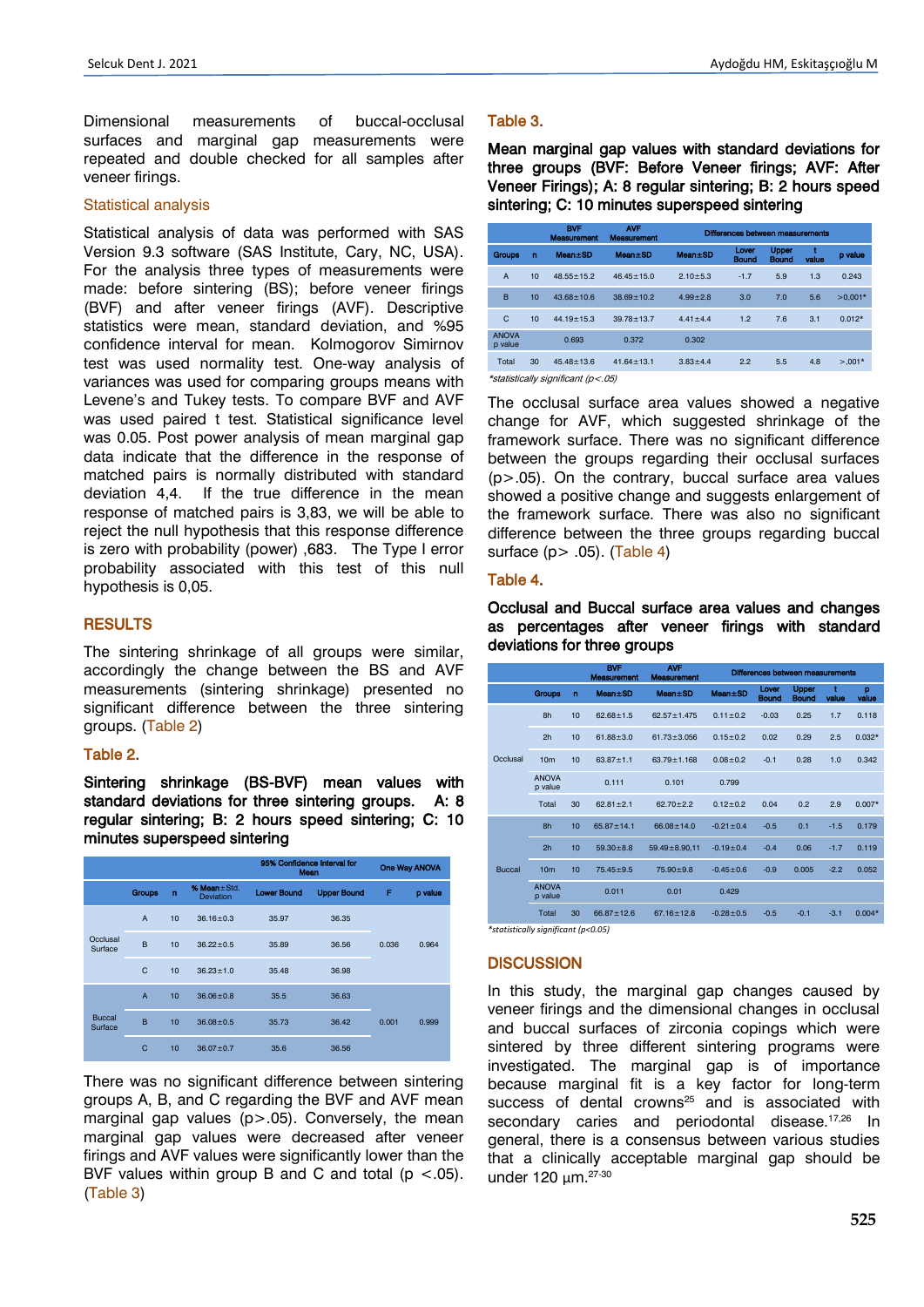Previous studies suggested no difference present of the marginal fit of zirconia copings with different sintering times.31,32 Similarly, our results also showed no difference with the marginal fit of BVF, when using different sintering conditions. Measurements of the mean marginal gap of BVF showed values that ranged from 33.28  $\mu$ m to 37.61  $\mu$ m, whereas the AVF values ranged from 30.48 μm to 35.98 μm. Considering all samples, the decrease in mean marginal gap values is statistically significant (p<.05). When sintering groups were differentiated, the mean marginal gap decrease was statistically significant for the 2-hour sintering (B) and the 10-minute sintering (C) groups but not for the 8 hour sintering group (A). The present study reveals that veneer firing may significantly influence the marginal fit of zirconia-based crowns, and that it may be related to the zirconia sintering method. Results of our study are consistent with previous studies, which report decreases in marginal gap of zirconia frameworks with veneer firings.<sup>19,22,23</sup> Considering that different sintering conditions have effect on properties like grain size and phase composition of zirconia<sup>7,10,11,14</sup>; it is conceivable that zirconia samples subjected to different sintering conditions may have different dimensional change behaviors under heat treatments due to their structural differences. However, the exact mechanism of this behavior is yet to be enlightened.

Considering the previous studies on the marginal fit of CAD/CAM, zirconia single-crown measurements vary depending on the system, the material, and the analysis method. <sup>33</sup> For instance, Bindl and Mormann used the CEREC InLab system and reported a marginal gap of 43 μm for In-Ceram Zirconia crowns. <sup>34</sup> Kokubo et al. measured a marginal gap value of 42.5 μm for Procera crowns. <sup>35</sup> Martinez-Rus et al. used the CEREC InLab system and reported a 28.98 μm marginal gap for In-Ceram Zirconia crowns and an 8.67 μm gap for Procera crowns.<sup>36</sup> Additionally, Alghazzawi et al. also used the CEREC InLab system and measured a 53 μm mean marginal gap value for In-Ceram Zirconia crowns. 37 Therefore, the results of our investigation regarding the marginal gap values were consistent with previous studies and within clinically acceptable range.

In the present study, veneer firings without the application of porcelain were performed to examine the isolated effect of heat treatments on the marginal gaps and dimensions of zirconia frameworks. To the best of our knowledge, there is currently only one published study that similarly investigated the effect of heat treatments with focus on as sintered zirconia. Here, Hjerppe et al. examined the effect of heat treatments on mechanical properties and reported that one or two heat treatments alone had no significant effect on the biaxial flexural strength of as-sintered zirconia disks. In contrast, applying a coating of wash and glaze on the tension side led to a significant decrease.<sup>38</sup>

However, Hjerppe et al. only investigated diskshaped zirconia and no crowns. Our measurements, including the dimensional stability, revealed that all frameworks underwent shrinkage on occlusal surfaces and enlargement on buccal surfaces, regardless of the sintering method, when subjected to heat treatments (without the application of porcelain). The regional enlargement of axial surfaces could be a possible factor for a better fit of the frameworks and thus a decrease of the marginal gap. These two phenomena may be related, and more data from three-dimensional measurements will be beneficial to acquire a better understanding.

The chipping or delaminating of veneering porcelain has been reported to be higher in zirconia-based restorations than for metal ceramics and other all-ceramic ones 39. Stated reasons for such problems include the mismatch of thermal expansion coefficient between zirconia and veneering porcelain, the surface treatments on zirconia, the strength of veneering porcelain, and the lack of adhesion between zirconia and veneering porcelain.<sup>40,41</sup> The findings of the current study reveal that zirconia frameworks have multidirectional distortions independently of the forces caused by the addition of porcelain during veneer firings. These distortions would cause residual stresses in veneering porcelain and is a major factor for chipping and delaminating.<sup>42,43</sup> Hence, the authors suggest that the effect of potential distortions in zirconia frameworks during veneer firings and its association with the chipping of veneering porcelain should be further investigated. Furthermore, possible causes of dimensional changes, including the structural changes in Y-TZP caused by the veneer firings, are not fully uncovered, and require further investigation.

First limitation of this study was that only one zirconia brand was used. The results may not differ for other zirconia materials with different chemical compositions. Another limitation is that all measurements were two-dimensional; however three-dimensional measurements may reveal more extensive knowledge of material behavior.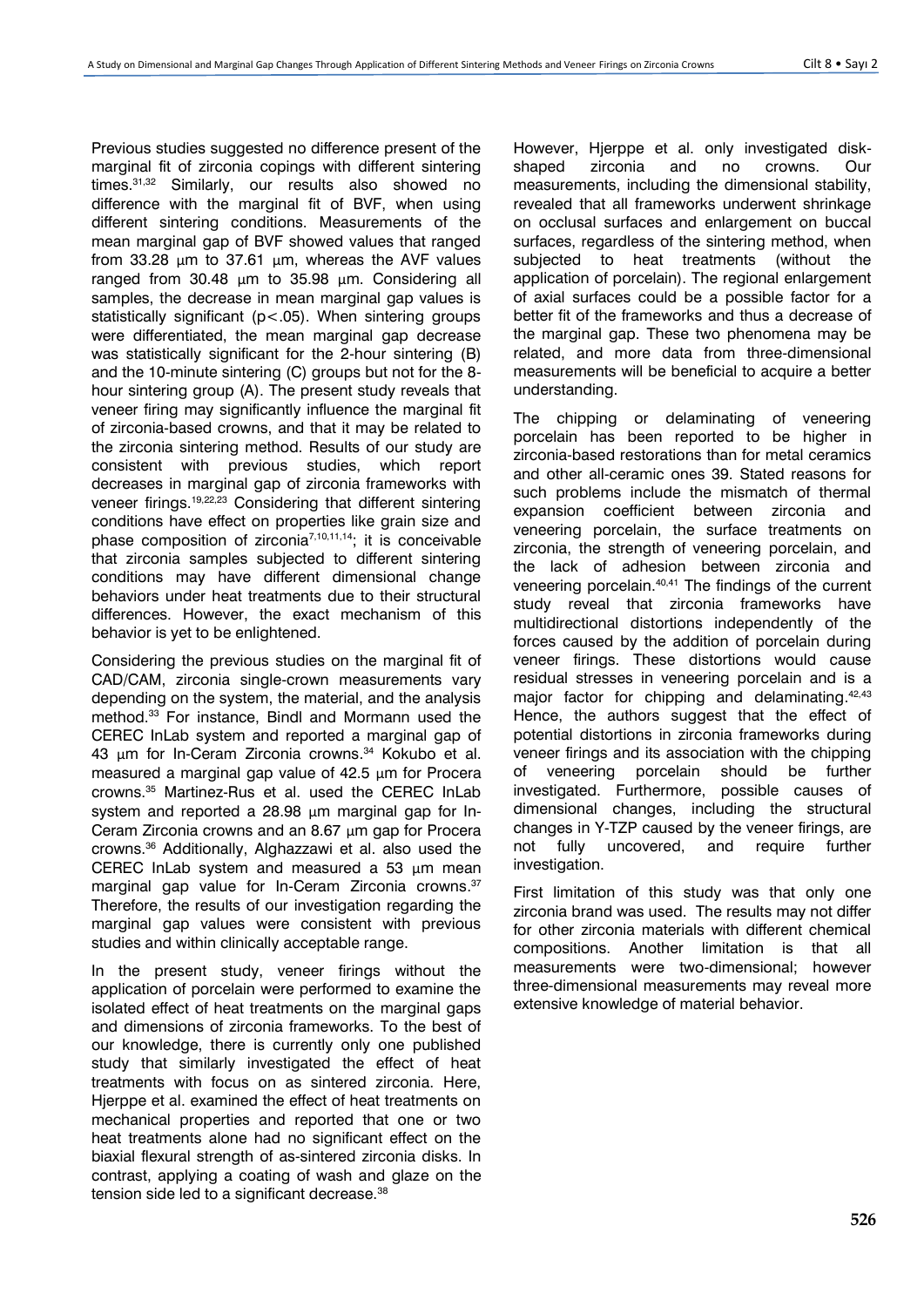# **CONCLUSION**

Within the limitations of our study

- 1. Veneer firings were found to have a distortion effect in all tested groups: in the form of shrinkage of the occlusal surfaces and enlargement of the buccal surfaces.
- 2. Veneer firings also led to a decrease in the mean marginal gap values for all samples and was statistically significant for the faster groups with 2 hour and 10-minute sintering programs but not for the standard group with an 8-hour program.

Acknowledgements: The Authors thank to Assistant Professor Baris Kaki for the Statistical Analysis.

Funding: This research had been supported by Scientific Research Projects Directorate of Yuzuncu Yil University with Project number 2014-SBE-D018.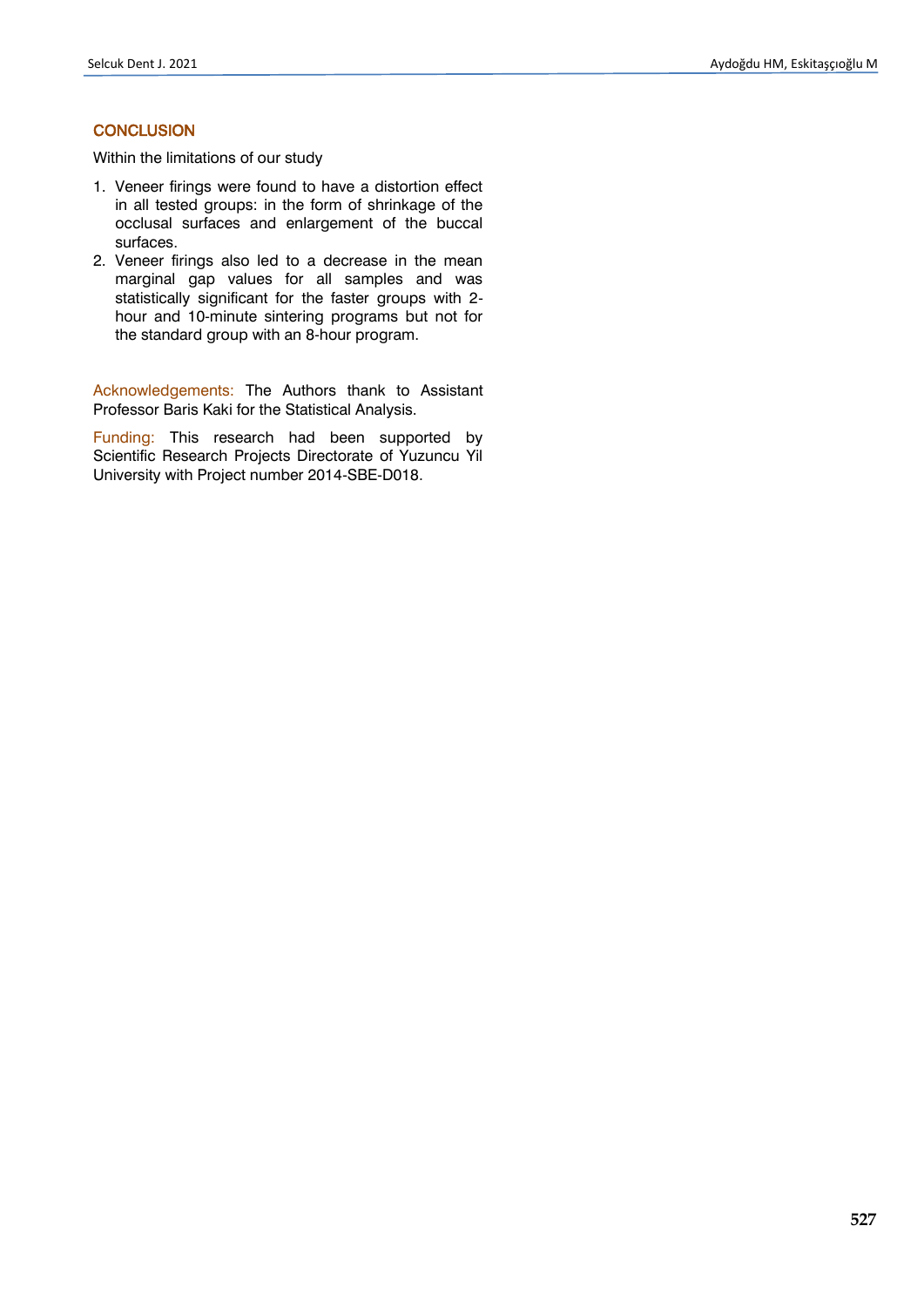# **REFERENCES**

- 1. Madfa AA, Al-Sanabani FA, Al-Qudami NH, Al-Sanabani JS, Amran AG. Use of zirconia in dentistry: An overview. Open Biomater J 2014; 5:1-9.
- 2. Beuer F, Stimmelmayr M, Gueth J-F, Edelhoff D, Naumann M. In vitro performance of full-contour zirconia single crowns. Dent Mater 2012; 28:449-56.
- 3. Demir N, Ozturk AN, Malkoc MA. Evaluation of the marginal fit of full ceramic crowns by the microcomputed tomography (micro-ct) technique. Eur J Dent 2014; 8:437-444.
- 4. Piconi C, Maccauro G. Zirconia as a ceramic biomaterial. Biomaterials 1999; 20:1-25.
- 5. Denry I, Kelly Jr. State of the art of zirconia for dental applications. Dent Mater 2008; 24:299-307.
- 6. Conrad Hj, Seong W-J, Pesun Ij. Current ceramic materials and systems with clinical recommendations: a systematic review. J Prosthet Dent 2007; 98:389-404.
- 7. Inokoshi M, Zhang F, De Munck J, Minakuchi S, Naert I, Vleugels J, Van Meerbeek B, Vanmeensel K. Influence of sintering conditions on low-temperature degradation of dental zirconia. Dent Mater 2014; 30:669-78.
- 8. Bajraktarova-Valjakova E, Korunoska-Stevkovska V, Kapusevska B, Gigovski N, Bajraktarova-Misevska C, Grozdanov A. Contemporary dental ceramic materials, a review: chemical composition, physical and mechanical properties, indications for use. Maced J Med Sci 2018; 6:1742-1755.
- 9. Nakamura K, Adolfsson E, Milleding P, Kanno T, Ortengren U. Influence of grain size and veneer firing process on the flexural strength of zirconia ceramics. Eur J Oral Sci 2012; 120:249-54.
- 10.Stawarczyk B, Ozcan M, Hallmann L, Ender A, Mehl A, Hammerlet CH. The effect of zirconia sintering temperature on flexural strength, grain size, and contrast ratio. Clin Oral Investig 2013; 17:269-74.
- 11.Kaizer MR, Gierthmuehlen PC, Dos Santos MB, Cava SS, Zhang Y. Speed sintering translucent zirconia for chairside one-visit dental restorations: optical, mechanical, and wear characteristics. Ceram Int 2017; 14:10999-1005.
- 12.Ersoy NM, Aydoğdu HM, Değirmenci BÜ, Çökük N, Sevimay M. The effects of sintering temperature and duration on the flexural strength and grain size of zirconia. Acta Biomater Odontol Scand 2015; 1:43-50.
- 13.Ahmed WM, Troczynski T, Mccullagh AP, Wyatt CC, Carvalho R. The influence of altering sintering protocols on the optical and mechanical properties of zirconia: a review. J Esthet Restor Dent 2019; 31:423-30.
- 14.Beuer F, Schweiger J, Eichberger M, Kappert HF, Gernet W, Edelhoff D. High-strength cad/cam-fabricated veneering material sintered to zirconia copings—a new fabrication mode for all-ceramic restorations. Dent Mater 2009; 25:121-8.
- 15.Valderhaug J, Heløe LA. Oral hygiene in a group of supervised patients with fixed prostheses. J Periodontol 1977; 48:221-4.
- 16.Holmes JR, Bayne SC, Holland GA, Sulik WD. Considerations in measurement of marginal fit. J Prosthet Dent 1989; 62:405-8.
- 17.Jacobs MS, Windeler AS. An investigation of dental luting cement solubility as a function of the marginal gap. J Prosthet Dent 1991; 65:436- 42.
- 18.Della Bona A, Kelly JR. The clinical success of all-ceramic restorations. J Am Dent Assoc 2008; 139:S8-S13.
- 19.Dittmer MP, Borchers L, Stiesch M, Kohorst P. Stresses and distortions within zirconia-fixed dental prostheses due to the veneering process. Acta Biomater 2009; 5:3231-9.
- 20.Pak HH, Han JS, Lee JB, Kim SH, Yang JH. Influence of porcelain veneering on the marginal fit of digident and lava cad/cam zirconia ceramic crowns. J Adv Prosthodont 2010; 2:33-8.
- 21.Cho S-H, Nagy WW, Goodman JT, Solomon E, Koike M. The effect of multiple firings on the marginal integrity of pressable ceramic single crowns. J Prosthet Dent 2012; 107:17-23.
- 22.Miura S, Inagaki R, Kasahara S, Yoda M. Fit of zirconia all-ceramic crowns with different cervical margin designs, before and after porcelain firing and glazing. Dent Mater J 2014; 33:484-9.
- 23.Bugurman BB, Turker SB. Clinical gap changes after porcelain firing cycles of zirconia fixed dentures. J Adv Prosthodont 2014; 6:177-84.
- 24.Groten M, Axmann D, Probster L, Weber H. Determination of the minimum number of marginal gap measurements required for practical in-vitro testing. J Prosthet Dent 2000; 83:40-9.
- 25.Hunter A, Hunter A. Gingival margins for crowns: a review and discussion. Part II: discrepancies and configurations. J Prosthet Dent 1990; 64:636-42.
- 26.Felton D, Kanoy B, Bayne SA, Wirthman G. Effect of in vivo crown margin discrepancies on periodontal health. J Prosthet Dent 1991; 65:357-64.
- 27.Belser U, Macentee M, Richter W. Fit of three porcelain-fused-to-metal marginal designs in vivo: A scanning electron microscope study. J Prosthet Dent 1985; 53:24-9.
- 28.Suárez MJ, Villaumbrosia D, González P, Pradíes G, Lozano JF. Comparison of the marginal fit of procera allceram crowns with two finish lines. Int J Prosthodont 2003; 16:229.
- 29.Mclean J. The estimation of cement film thickness by an in vivo technique. Br Dent J 1971; 131:107-11.
- 30.Euán R, Figueras-Álvarez O, Cabratosa-Termes J, Oliver-Parra R. Marginal adaptation of zirconium dioxide copings: influence of the cad/cam system and the finish line design. J Prosthet Dent 2014; 112:155-62.